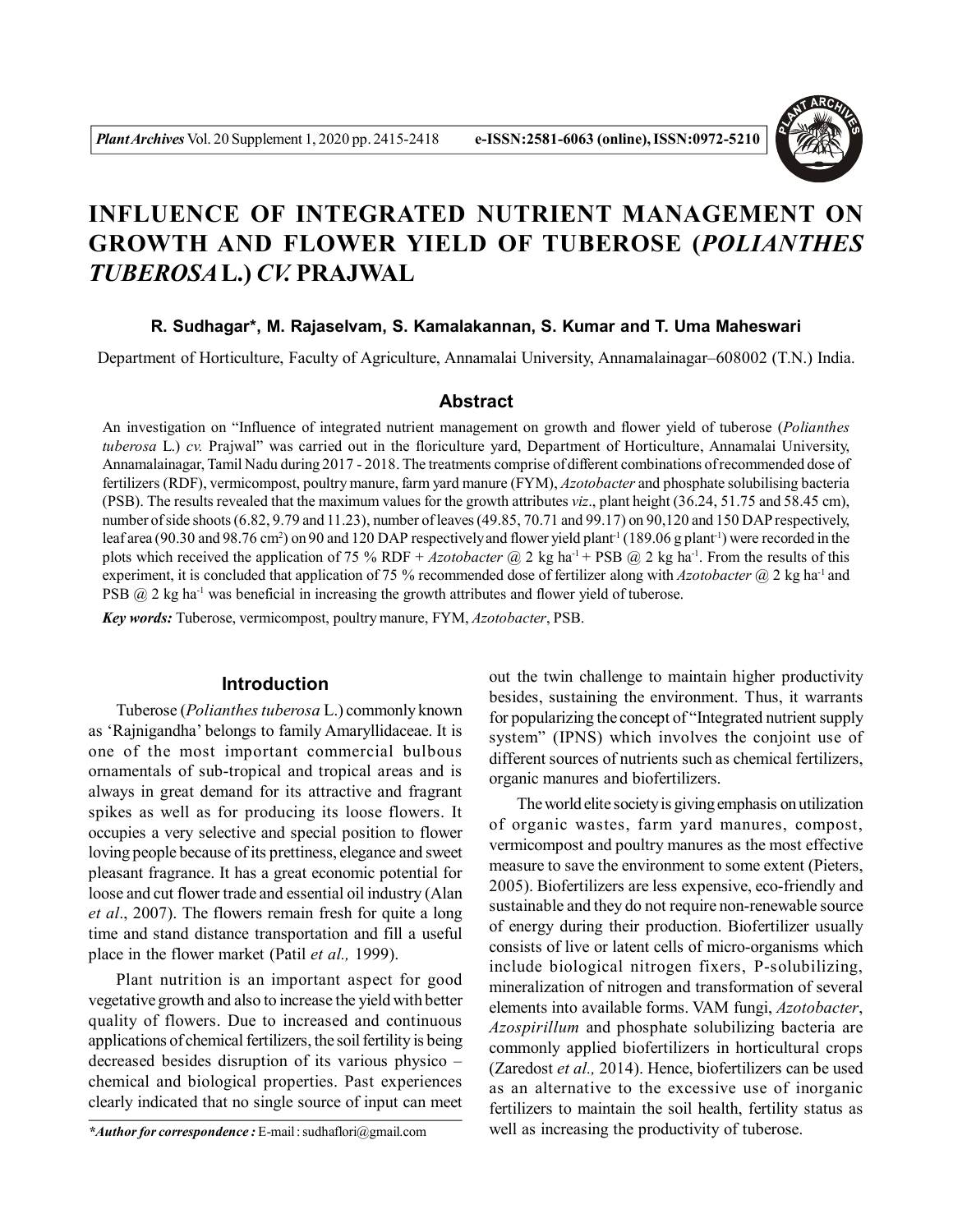In flower production, crop management practices involving judicious combination of inorganic fertilizes, organic manure and growth promoting microorganism can be made viable and feasible for augmenting yield potential and quality flowers. Keeping this in view, the study was conducted to standardize the integrated nutrient management practice to maximize the growth and flower yield of tuberose.

#### **Materials and Methods**

The present investigation on "Influence of integrated nutrient management on growth and flower yield of tuberose (*Polianthes tuberosa* L.) *cv.* Prajwal" was carried out in the floriculture yard, Department of Horticulture, Annamalai University, Annamalainagar, Tamil Nadu during 2017 - 2018. Healthy and matured uniform size bulbs of tuberose var. Prajwal were procured from a farmer's field at Kadagathur area, Dharmapuri district, Tamil Nadu. The bulbs were stored temporarily in area under a cool shady place and utilized for the present study. The experiment was laid out by following the principles of randomized block design with ten treatments replicated thrice. The treatment schedule is as follows:  $T_1 - 100 \%$  RDF (200:200:200 kg NPK ha<sup>-1</sup>),  $T_2$  - 75 % RDF + Vermicompost 25 %,  $T_3$  - 75 % RDF + Vermicompost 15 %,  $T_4$  - 75 % RDF + Poultry manure 25 %, T<sub>5</sub> - 75 % RDF + Poultry manure 15 %, T<sub>6</sub> - 75 % RDF + FYM 25 %, T<sub>7</sub> - 75 % RDF + FYM 15 %, T<sub>8</sub> -75 % RDF + *Azotobacter* @ 2 kg ha<sup>-1</sup>, T<sub>9</sub> - 75 % RDF + PSB @ 2 kg ha-1, T10 - 75 % RDF + *Azotobacter* @ 2  $kg$  ha<sup>-1</sup> + PSB  $@$  2 kg ha<sup>-1</sup>.

The experimental area was ploughed thoroughly with tractor drawn disc plough and cultivator to bring it to a fine tilth. Basal dose of fertilizers and organic manures were incorporated during land preparation. The healthy and matured uniform sized bulbs were transplanted in an experimental plot and planted at a depth of 3-4 cm adopting a spacing of  $45 \times 20$  cm. The recommended dose of fertilizers was applied to the selective plots according to the treatments. Two third of nitrogen along with full doses of P and K were applied as basal at the time of planting. One third of nitrogen was top dressed at one month after planting. Urea, super phosphate and muriate of potash were used to supply N, P and K respectively. Certain gaps were observed one week after transplanting due to mortality; such gaps were filled by gap filling with existing bulbs. Biometric observations like plant height, number of side shoots, number of leaves, leaf area and flower yield plant<sup>-1</sup> were recorded at various stages of crop growth. In each treatment five plants were tagged and used for observation. The mean value of the tagged plants was worked out and expressed for each character. The statistical analysis of data was carried out for the experiment as suggested by Panse and Sukhatme (1985).

# **Results and Discussion**

Growth is one of the essential parameters for the attribution of yield. Various growth attributes like plant height, number of side shoots, number of leaves, and leaf area have a significant influence on the yield; hence, these parameters were considered for the study.

In the present study, the maximum plant height during the different stages of observation (36.24, 51.75 and 58.45 cm on 90,120 and 150 DAP respectively) was recorded with the application of T<sub>10</sub> (75 % RDF + *Azotobacter*  $@$ 2 kg ha<sup>-1</sup> + PSB  $(\partial)$  2 kg ha<sup>-1</sup>), while the minimum plant height was recorded with  $T<sub>9</sub>$  (75 % RDF + PSB  $@$  2 kg ha<sup>-1</sup>) (Table 1). The increase in plant height may be due to favorable action of biofertilizers (*Azotobacter*) which resulted in more availability of nitrogen and certain growth substances like auxins, gibberellins, vitamins and organic acids secreted by bioinoculants. The effect of *Azotobacter* on plant height in tuberose was also confirmed by the work carried out by Yadav *et al*., (2005) in tuberose.

The maximum number of side shoots (6.82, 9.79 and 11.23 on 90,120 and 150 DAP respectively) (Table 1) and leaves plant-1 (49.85, 70.71 and 99.17 on 90,120 and 150 DAP respectively) (Table 2) was recorded with the application of T<sub>10</sub> (75 % RDF + *Azotobacter* @ 2 kg ha- $1+$  PSB  $@$  2 kg ha<sup>-1</sup>), while the minimum number of side shoots and leaves plant<sup>-1</sup> were recorded with  $T<sub>9</sub>$  (75 % RDF + PSB  $(\hat{\alpha})$  2 kg ha<sup>-1</sup>). Similar results were also reported by Gupta *et al.,* (1999) who had recorded maximum number of branches plant<sup>-1</sup> and yield when *Azotobacter* and PSB in combination with 75 percent nitrogen was applied in marigold. The promotive effect of N and P on plant growth might be due to increased metabolic transport, photosynthesis and cell multiplication in marigold. The significant increase in branches plant<sup>-1</sup> might be due to the growth regulator like NAA and cytokinins released by *Azotobacter* and PSB which have resulted in breaking of apical dominance and accelerated higher number of branches. The increased nitrogen nutrition (fixed by *Azotobacter*) might also have accelerated the process of cell division and differentiation. The above results are corroborated with the findings of Thumar *et al*., (2013) in African marigold.

Similar observation was recorded by Yadav *et al.,* (2005) on tuberose *cv.* Double. The PSB, *Azotobacter* or Azospirillium alone or in combination produces growth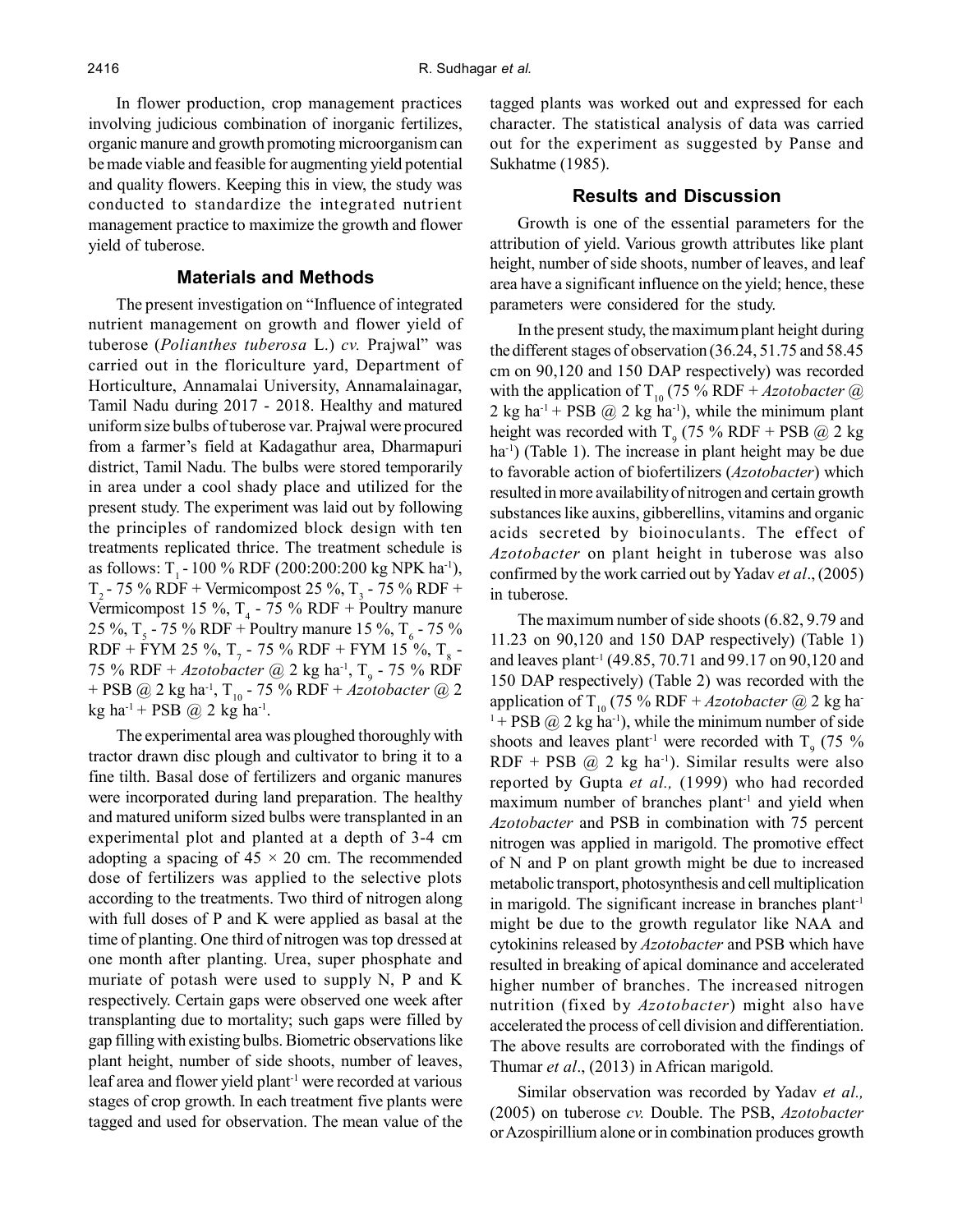| <b>Treatments</b>                                       |               | Plant height (cm) |                | Number of side shoots plant <sup>-1</sup> |                |                |  |
|---------------------------------------------------------|---------------|-------------------|----------------|-------------------------------------------|----------------|----------------|--|
|                                                         | <b>90 DAP</b> | <b>120 DAP</b>    | <b>150 DAP</b> | <b>90 DAP</b>                             | <b>120 DAP</b> | <b>150 DAP</b> |  |
| $-100\%$ RDF (200:200:200 kg NPK ha <sup>-1</sup> )     | 31.97         | 45.75             | 53.35          | 5.87                                      | 8.08           | 10.53          |  |
| - $75\%$ RDF + Vermicompost 25%                         | 30.88         | 43.54             | 51.75          | 5.69                                      | 7.54           | 10.08          |  |
| - 75 % RDF + Vermicompost 15 %                          | 29.35         | 39.86             | 51.22          | 5.53                                      | 6.32           | 9.50           |  |
| - 75 % RDF + Poultry manure 25 %                        | 33.37         | 48.35             | 55.48          | 6.19                                      | 8.80           | 11.14          |  |
| - 75 % RDF + Poultry manure $15\%$                      | 30.92         | 43.62             | 51.93          | 5.32                                      | 6.47           | 8.00           |  |
| - 75 % RDF + FYM 25 %                                   | 30.18         | 41.56             | 51.45          | 5.67                                      | 6.98           | 9.00           |  |
| $T_{\rm a}$<br>$-75\%$ RDF + FYM 15%                    | 29.03         | 38.51             | 50.41          | 5.12                                      | 6.58           | 8.25           |  |
| - 75 % RDF + Azotobacter @ 2 kg ha <sup>-1</sup>        | 29.28         | 39.85             | 51.11          | 5.31                                      | 6.16           | 8.85           |  |
| $T_{\rm o}$<br>- 75 % RDF + PSB @ 2 kg ha <sup>-1</sup> | 28.77         | 37.35             | 49.72          | 4.93                                      | 5.83           | 7.27           |  |
| - 75 % RDF + $Azotobacter$ @ 2 kg<br>$T_{10}$           |               |                   |                |                                           |                |                |  |
| ha <sup>-1</sup> + PSB @ 2 kg ha <sup>-1</sup>          | 36.24         | 51.75             | 58.45          | 6.82                                      | 9.79           | 11.23          |  |
| SEd                                                     | 0.14          | 0.43              | 0.16           | 0.09                                      | 0.16           | 0.23           |  |
| $CD(P=0.05)$                                            | 0.26          | 0.87              | 0.30           | 0.18                                      | 0.32           | 0.44           |  |

**Table 1:** Influence of integrated nutrient management on plant height (cm) and number of side shoots plant<sup>1</sup> in tuberose (*Polianthes tuberosa* L.) *cv.* Prajwal.

Table 2: Influence of integrated nutrient management on number of leaves plant<sup>1</sup>, leaf area (cm<sup>2</sup>) and flower yield plant<sup>1</sup> (g plant 1 )in tuberose (*Polianthes tuberosa* L.) *cv.* Prajwal.

| <b>Treatments</b>                                                   | Number of leaves plant <sup>-1</sup> |                |                |               | Leaf area $(cm2)$ | <b>Flower yield</b>        |
|---------------------------------------------------------------------|--------------------------------------|----------------|----------------|---------------|-------------------|----------------------------|
|                                                                     | <b>90 DAP</b>                        | <b>120 DAP</b> | <b>150 DAP</b> | <b>90 DAP</b> | <b>120 DAP</b>    | $plant^{-1}(g plant^{-1})$ |
| $T_{\rm s}$<br>$-100\%$ RDF (200:200:200 kg NPK ha <sup>-1</sup> )  | 41.13                                | 54.19          | 90.17          | 69.79         | 87.03             | 168.35                     |
| $T_{\rm g}$<br>- 75 % RDF + Vermicompost 25 %                       | 37.63                                | 48.72          | 85.31          | 63.54         | 80.26             | 160.21                     |
| $T_{\rm a}$<br>- 75 % RDF + Vermicompost 15 %                       | 34.52                                | 46.86          | 79.76          | 53.94         | 74.26             | 149.72                     |
| $T_{\scriptscriptstyle A}$<br>- 75 % RDF + Poultry manure $25$ %    | 44.95                                | 61.29          | 95.17          | 78.09         | 92.88             | 176.80                     |
| $T_{\rm s}$<br>- 75 % RDF + Poultry manure $15\%$                   | 37.77                                | 48.73          | 88.31          | 63.66         | 83.91             | 161.90                     |
| $T_{\epsilon}$<br>- 75 % RDF + FYM 25 %                             | 31.65                                | 45.56          | 77.76          | 58.30         | 71.02             | 154.58                     |
| $T_{\tau}$<br>$-75\%$ RDF + FYM 15%                                 | 28.98                                | 43.95          | 71.24          | 49.97         | 61.76             | 144.80                     |
| $T_{\rm g}$<br>- 75 % RDF + Azotobacter $(a)$ 2 kg ha <sup>-1</sup> | 31.64                                | 45.52          | 74.74          | 53.71         | 67.76             | 149.21                     |
| $T_{9}$<br>- 75 % RDF + PSB @ 2 kg ha <sup>-1</sup>                 | 26.45                                | 42.45          | 67.22          | 47.64         | 52.86             | 138.52                     |
| $T_{10}$<br>- 75 % RDF + Azotobacter @ 2 kg ha <sup>-1</sup>        |                                      |                |                |               |                   |                            |
| + PSB $\omega$ 2 kg ha <sup>-1</sup>                                | 49.85                                | 70.71          | 99.17          | 90.30         | 98.76             | 189.06                     |
| SEd                                                                 | 0.56                                 | 0.73           | 1.64           | 1.15          | 2.30              | 3.06                       |
| $CD(P=0.05)$                                                        | 1.13                                 | 1.45           | 3.19           | 2.30          | 4.59              | 6.14                       |

promoting substances such as IAA or GA like substances Vitamin  $B_{12}$ , thiamine, riboflavin  $(B_2)$  etc, which might have helped to increase number of leaves. All these factors contribute to cell multiplication, cell enlargement and differentiation which could have resulted in better photosynthesis and ultimately exhibited better vegetative growth. Thus the number of leaves in the treatment increased significantly in comparison to control. Srivastava and Govil (2007) reported increased number of leaves in gladiolus cv. American Beauty with the application of biofertilizers *viz*. *Azotobacter* and PSB.

The maximum leaf area  $(90.30 \text{ and } 98.76 \text{ cm}^2 \text{ on } 90$ and 120 DAP) was recorded with the application of  $T_{10}$ (75 % RDF + *Azotobacter* @ 2 kg ha-1 + PSB @ 2 kg ha<sup>-1</sup>), while the minimum leaf area plant<sup>-1</sup> (cm<sup>2</sup>) was recorded with  $T<sub>9</sub>$  (75 % RDF + PSB  $@$  2 kg ha<sup>-1</sup>) (Table 2). The increase in leaf area with application of biofertilizers (*Azotobacter* and PSB) might be due to release of growth regulators like cytokinins by biofertilizers, these growth promoting substances might have resulted in increased cell division and elongation leading to enhanced leaf expansion, thus leading to increased leaf length and leaf width which in turn resulted in higher leaf area. These findings are in close agreement with the findings of Airadevi (2012) in chrysanthemum.

Significant increase in the loose flowers yield plant<sup>-1</sup> (189.06 g plant<sup>-1</sup>) was obtained when applied with  $T_{10}$ (75 % RDF + *Azotobacter* @ 2 kg ha-1 + PSB @ 2 kg ha<sup>-1</sup>), while the lowest flower yield was recorded in  $T_9$ (75 % RDF + PSB  $@$  2 kg ha<sup>-1</sup>) (Table 2). This might be due to the fact that, biofertilizers produces growth promoting substances such as IAA, GA, vitamin B 12,